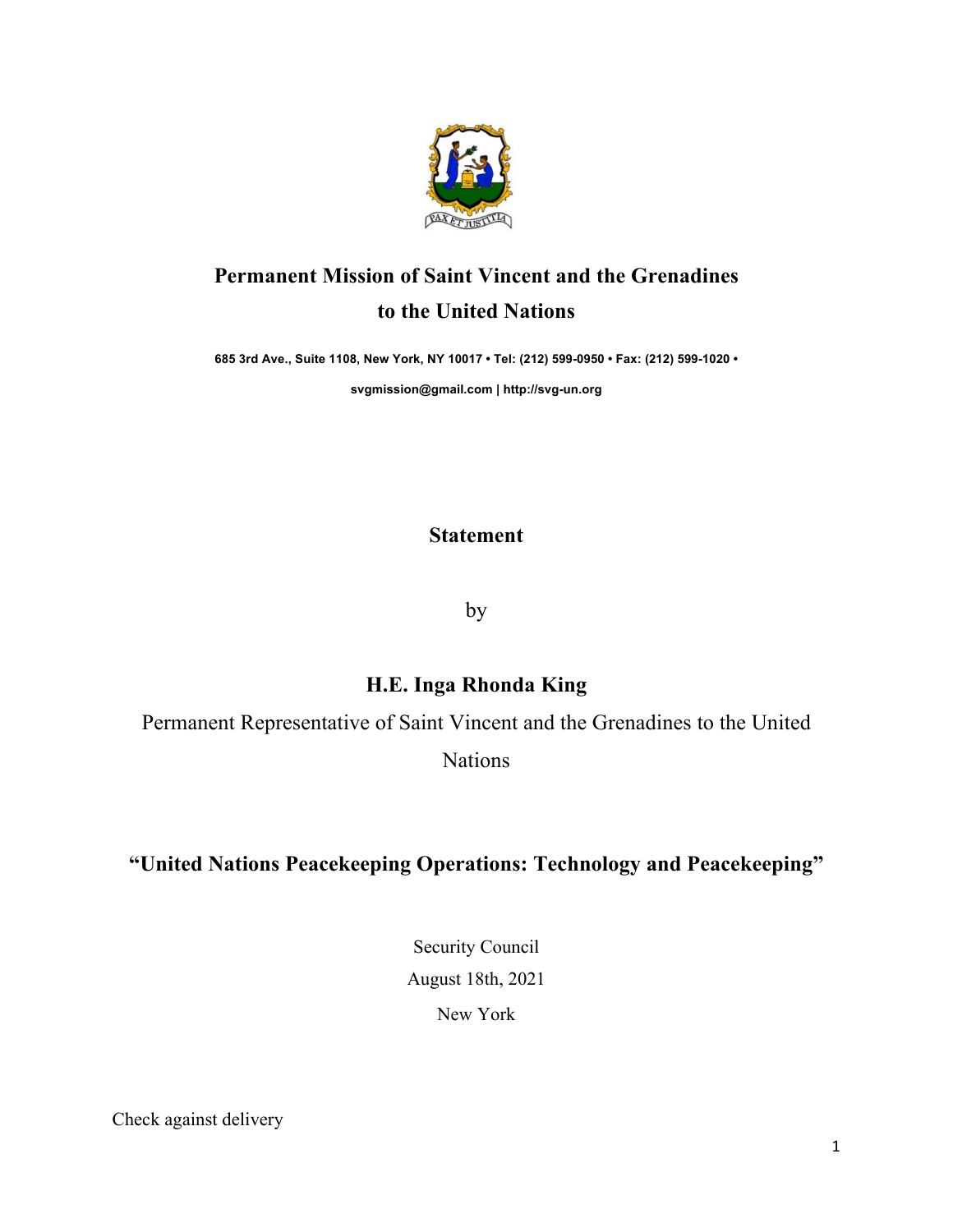Thank you Mr. President,

Saint Vincent and the Grenadines welcomes today's discussion, and we thank the Secretary-General António Guterres for his keen remarks.

Peacekeepers are deployed under the most volatile conditions where they face immense threats to their own security, and that of the communities they are mandated to protect. Against this backdrop, we must redouble our efforts to keep them safe as we honour them for their selfless commitments and sacrifices. To this end, we commend today's adoption of the Presidential Statement (PRST) on Peacekeeping and Technology and congratulate the Republic of India for its leadership on this important issue.

## Mr. President,

A wide array health, socioeconomic, political, security and environmental hazards threaten stability in conflict-affected countries. These interconnecting challenges - *which include the COVID-19 pandemic, the climate crisis, and asymmetric threats posed by terrorists, armed groups and organized criminals* - undermine the effectiveness of peace operations and place at risk the lives of their uniformed and civilian personnel.

Saint Vincent and the Grenadines condemns, in the strongest terms, recent hostilities that targeted peacekeepers in northern Mali and aggressions against UNAMA's compound in Afghanistan. These incidents provide a striking reminder that all attacks against UN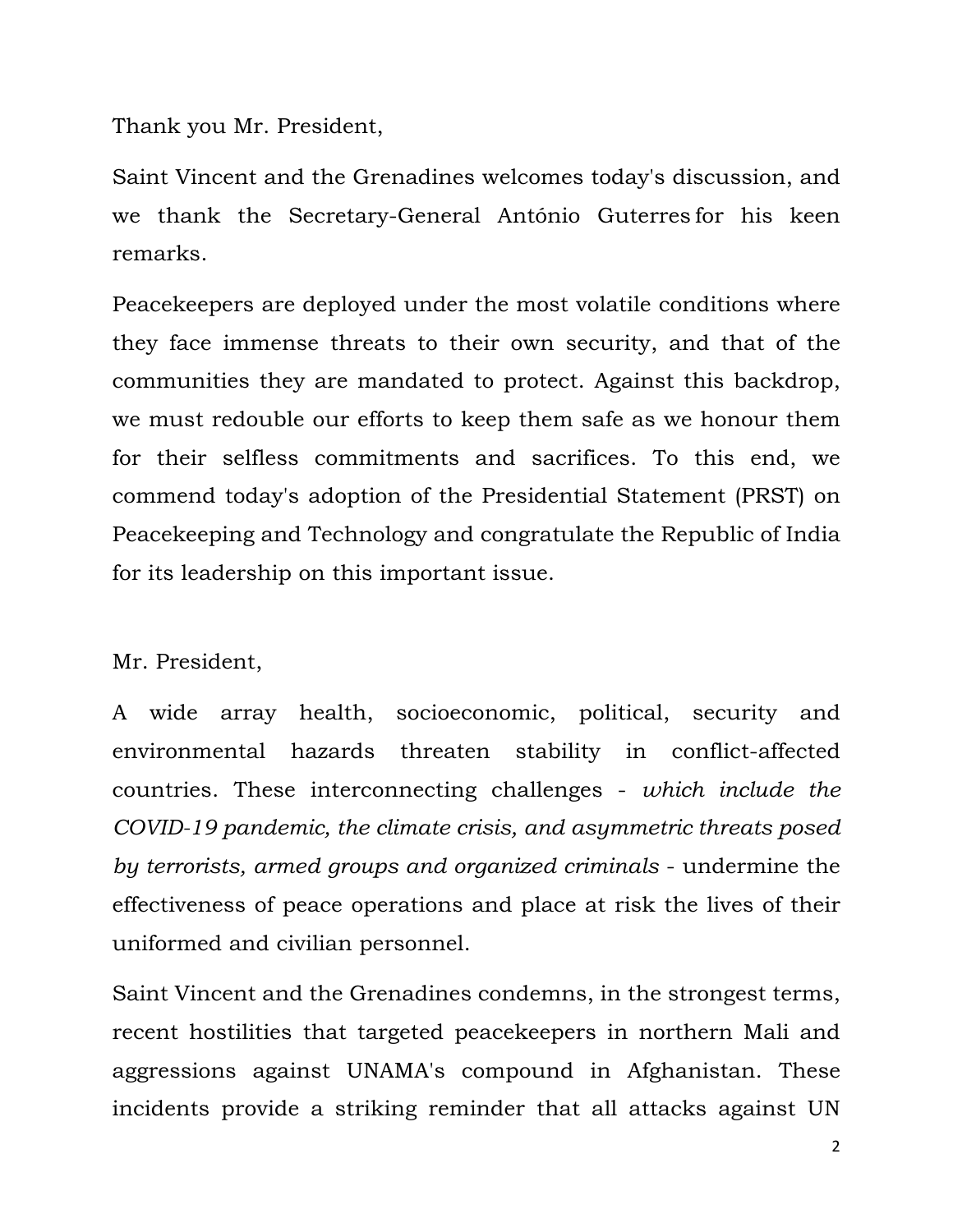personnel and infrastructure - *wheresoever and by whomsoever committed* - must be promptly investigated and those found responsible must be held to account. Under no circumstance should impunity for attacks against peacekeepers be tolerated.

It is widely accepted that innovative technologies serve as force multipliers in mission settings by:

- improving surveillance, information gathering and peacekeeping intelligence;
- increasing situational awareness and strengthening force protection;
- enhancing strategic communications, including capacities for monitoring and countering disinformation, misinformation and hate speech; and,
- supporting decision-making and mandate delivery at the strategic, operational and tactical levels.

We must strive to ensure that these competencies are made widely available to each peacekeeping operation. In this regard, it is crucial that all stakeholders, including troop and police-contributing countries (T/PCCs), Member States, and the Secretariat work closely together to provide each mission with adequate resources as well as clear, focused and actionable mandates to ensure that peacekeepers are able to discharge their duties safely and efficiently. Enhanced triangular cooperation is essential for implementing resolutions 2436, 2518, and other relevant outcomes that address peacekeeping performance and bolster the safety and security of peacekeepers.